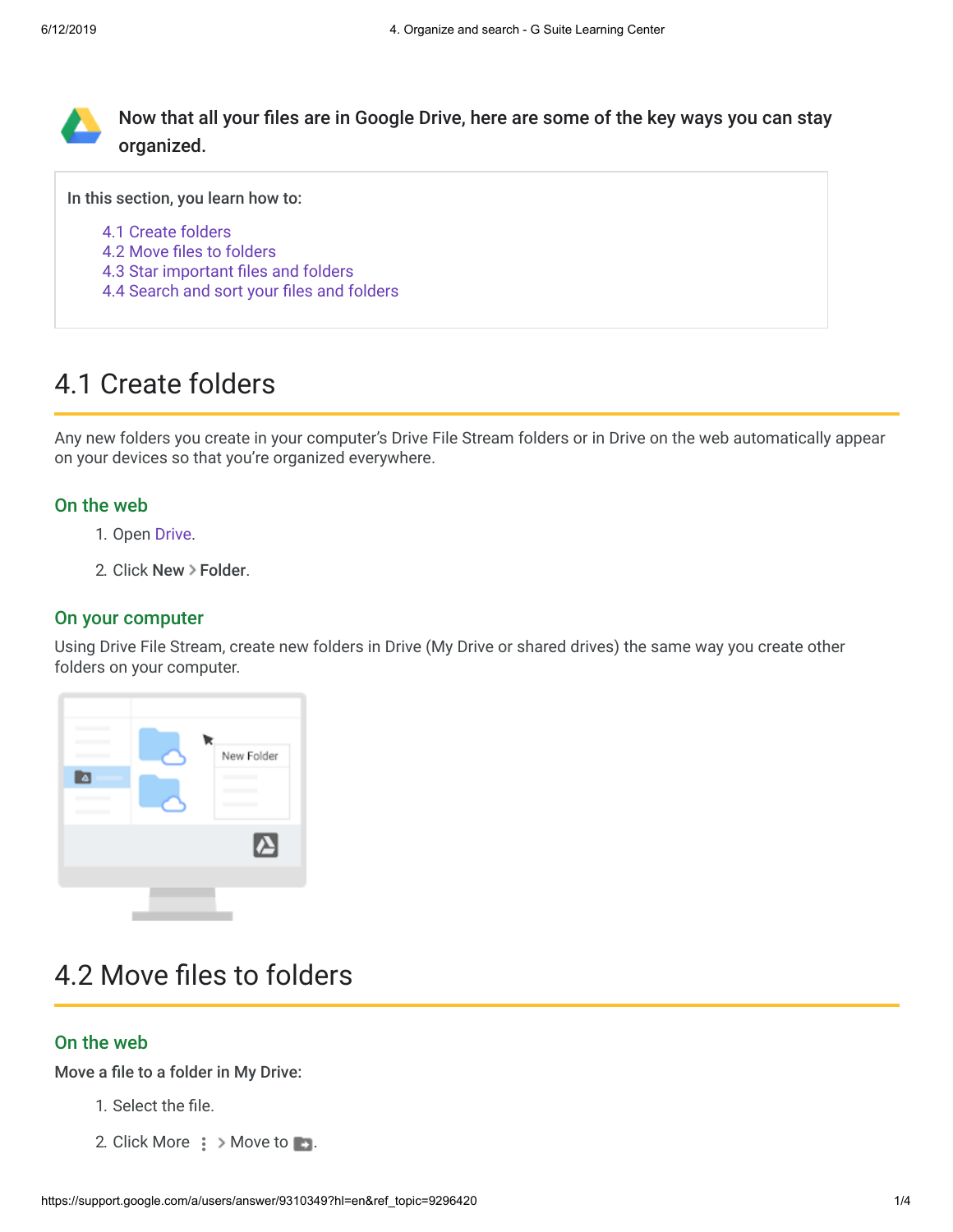3. Select the folder and click Move or Move here.

You can also drag files and folders to a folder in My Drive on the left.

Organize files in the Search results, Recent, Starred, Shared with me views:

- 1. Select the file and if it's not in My Drive, click Add to My Drive
- 2. Click Move to  $\blacksquare$ , select the folder, and click Move or Move here.

Note: If you move a file under Shared with me, it only moves your copy.

### Make a copy of a shared file:

- 1. In Shared with me, right-click a file and select Make a copy.
- 2. (Optional) To move the file:
	- a. In the pop-up window at the bottom, click Locate.
- Δ  $\ddot{\phantom{a}}$ Move to... POF
- b. Right-click the file and click Move to **...**

### On your computer

Select the files you want to move and drag them to any folder in Drive, the same way you'd move any other file on your computer.

## 4.3 Star important files and folders

### On the web

Flag important files or folders to quickly find them later.

- 1. Right-click a file or folder and select Add star.
- 2. (Optional) To see all your starred files and folders, on the left, click Starred.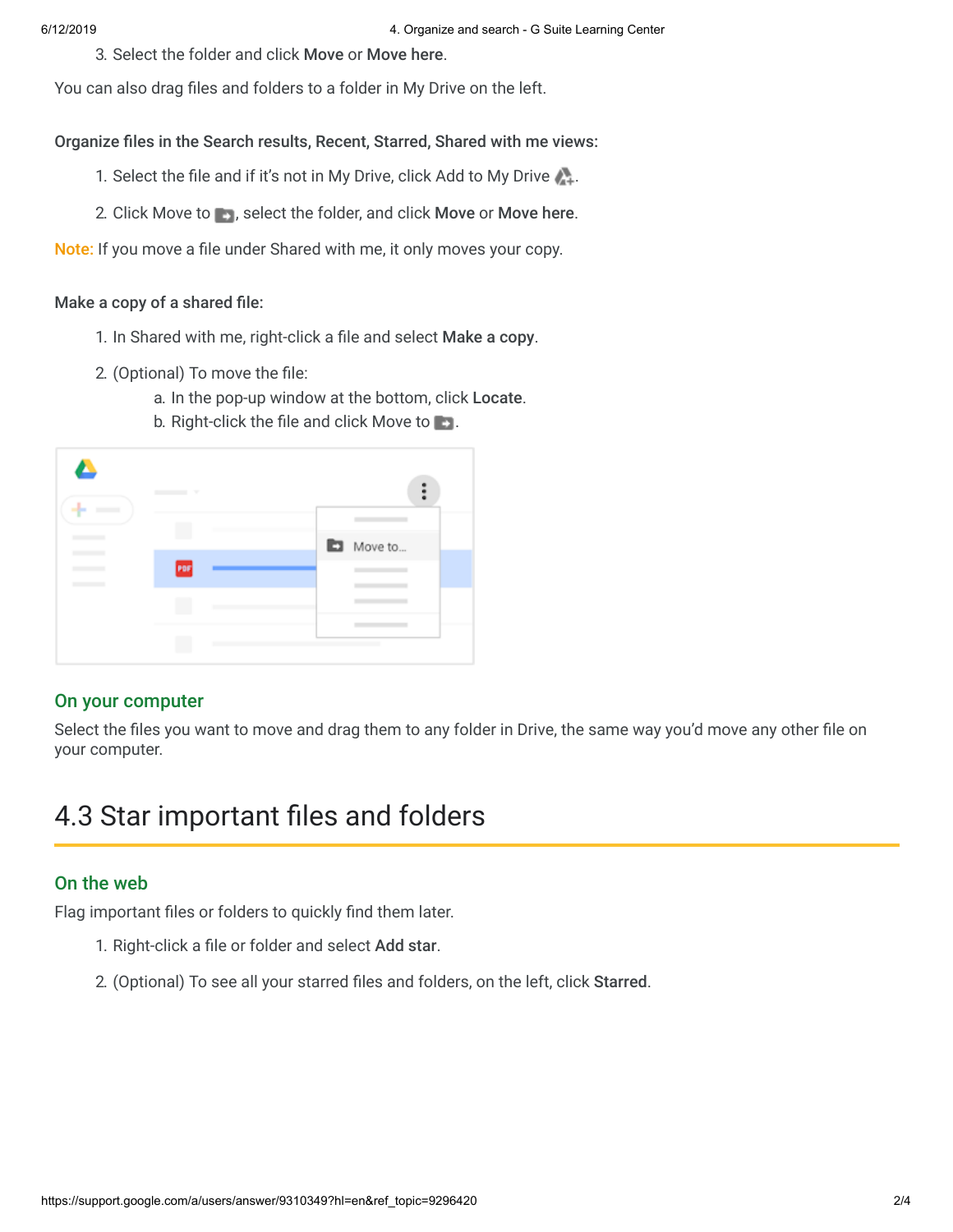| $\bullet$<br>- | ٠   |          |                   |
|----------------|-----|----------|-------------------|
|                | POF |          |                   |
|                |     |          | <b>State of A</b> |
|                |     | Add star | <b>Contract</b>   |
|                |     |          | __                |

## 4.4 Search and sort your files and folders

### On the web

It can be difficult to browse through hundreds of files just to find the one you need. So, try searching Drive instead.

When you put your cursor in the Drive search box, you see a list of file types that Drive suggests to filter your search. These are files that you use frequently or that might increase your productivity. You also see people you frequently collaborate with.

#### Search for files or folders in Drive:

- 1. In the Drive search box, enter a word or phrase. To help you search faster, Drive suggests search terms as you enter text.
- 2. Click a suggestion to open it or click Search  $Q$  to see a list of results.

#### Use advanced search options:

1. On the right of the search box, click the Down arrow  $\bullet$ . Choose any option or combination of options to filter your results further.

Type—Search by file type.

Owner—Search by file owner.

Location—Search by location (including items in the Trash or Starred). You can only search for folders that are in My Drive or in shared drives. If you want to search a folder that appears in Shared with me, you need to add the folder to My Drive first.

Date modified—See items that were recently modified by anyone (not just you).

Item name—Search for a term in the file name.

Has the words—Search for files that contain certain words.

Shared with—Search for someone that has access to the file.

Follow up—Search for files you own with suggestions, or files with action items assigned to you.

2. Click Search.